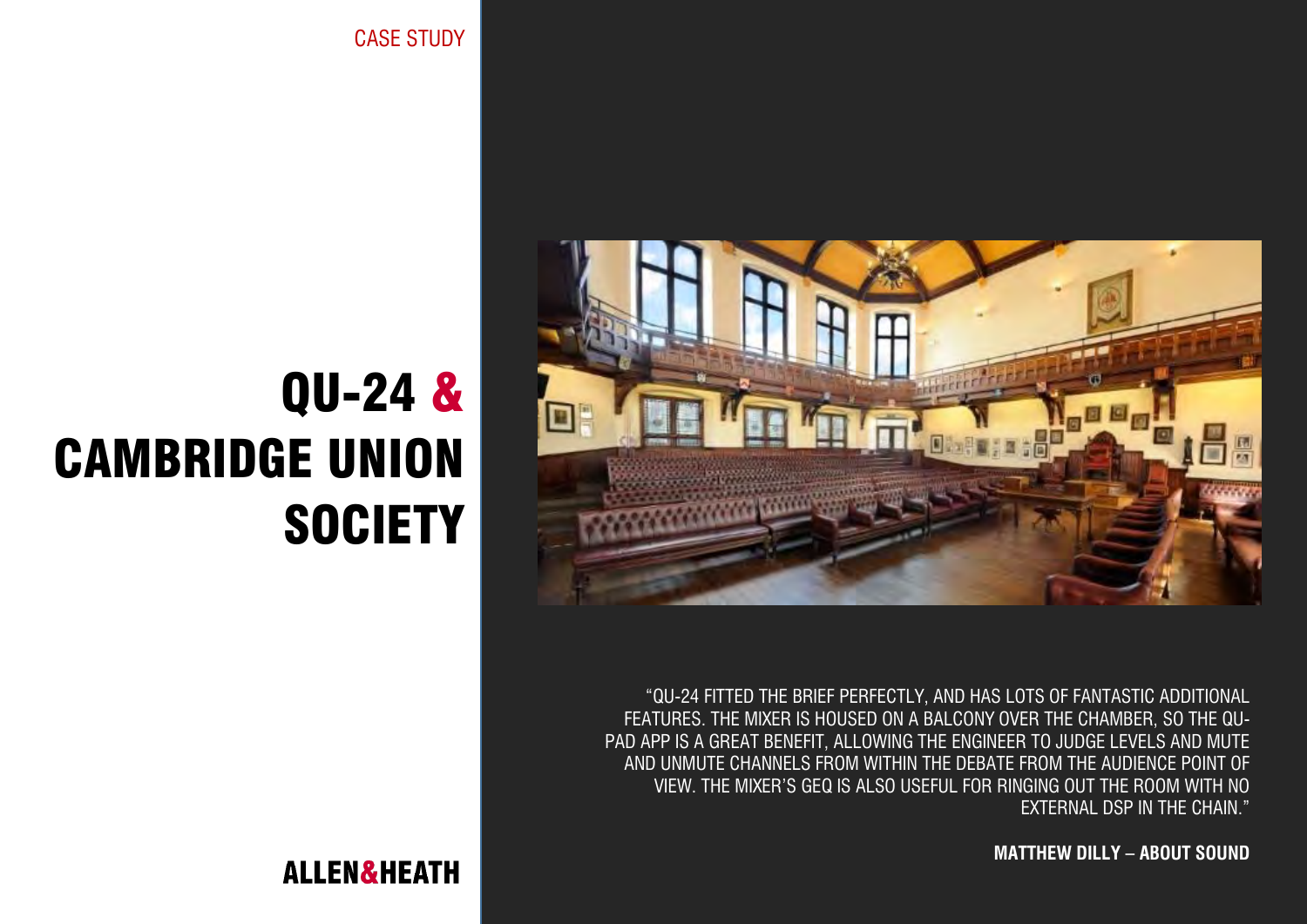

## QU-24 & THE CAMBRIDGE UNION **SOCIETY**

#### **The Requirement**

Founded in 1815, the Cambridge Union is the oldest continually operating debating society in the world, with participants including heads of state, business leaders, actors, academics and politicians.

Thirteen radio mics are used for most debates, with bodypacks for the main contributors and handheld mics for questions from the floor. There is often a requirement for Skype contributions to debates as well as filming and webcasting of events. The main challenges were the requirement for inexperienced users to be able to operate the system, and the mix position which is on a balcony overlooking the main chamber.

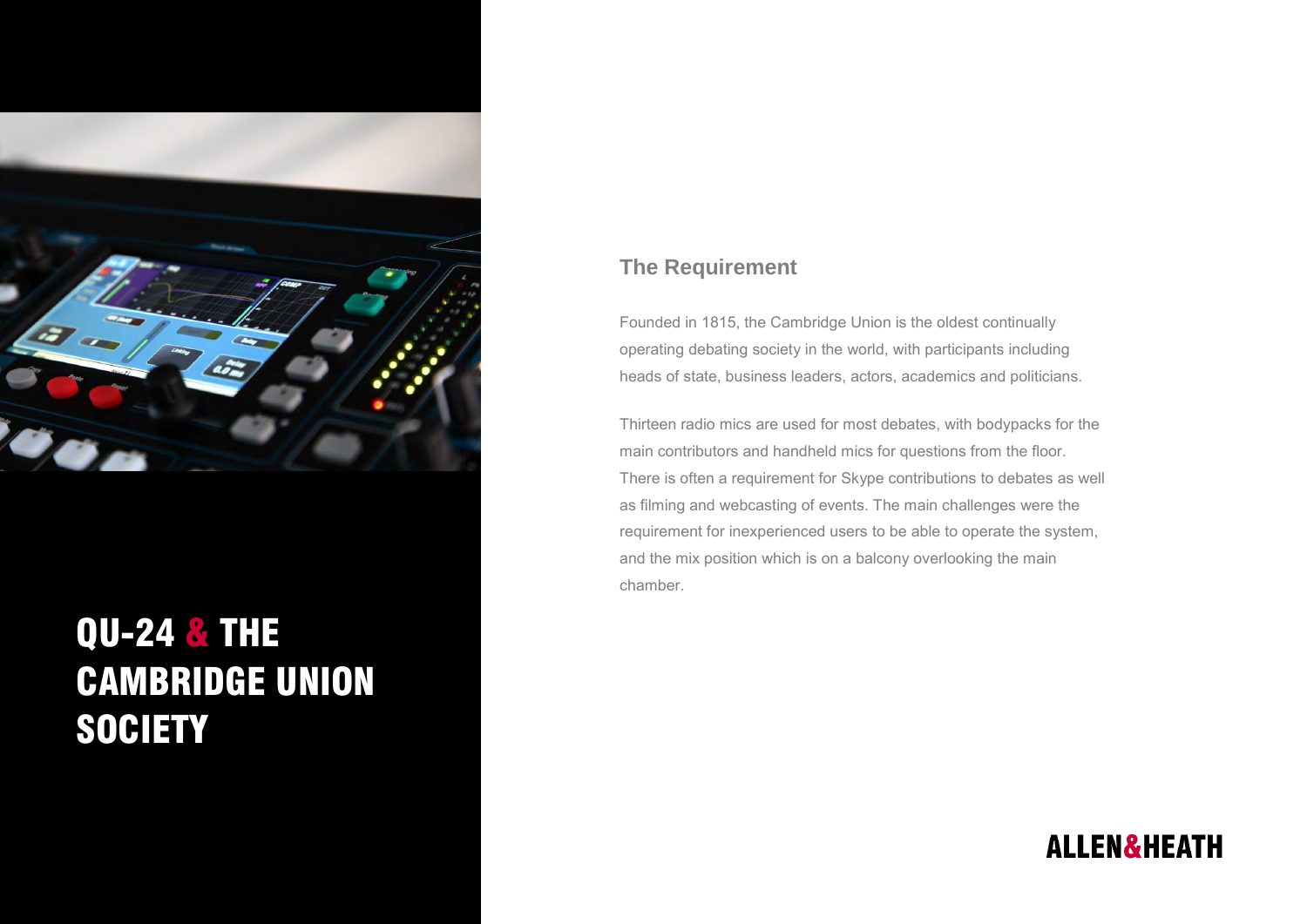#### **The Solution**

Having extensive experience in the university, cathedral and heritage sectors, installer About Sound was appointed to specify and install a new audio system as part of an AV refurbishment. The brief was to provide a digital console that inexperienced users would be able to walk up to and operate.

The Qu-24 digital mixer was chosen to replace the Union's old 20 channel analogue mixer. Qu-24 was selected for its shallow learning curve and intuitive operation. The mixer has a full colour touchscreen married to an acclaimed user interface that's super-fast to learn and simple to use. Navigation by touch makes all the difference in speed of operation, particularly for less experienced users.

The comprehensive Qu-Pad app is used to overcome the challenges of the mix position, allowing users to discreetly judge levels and mute / unmute channels from within the audience via an iPad.